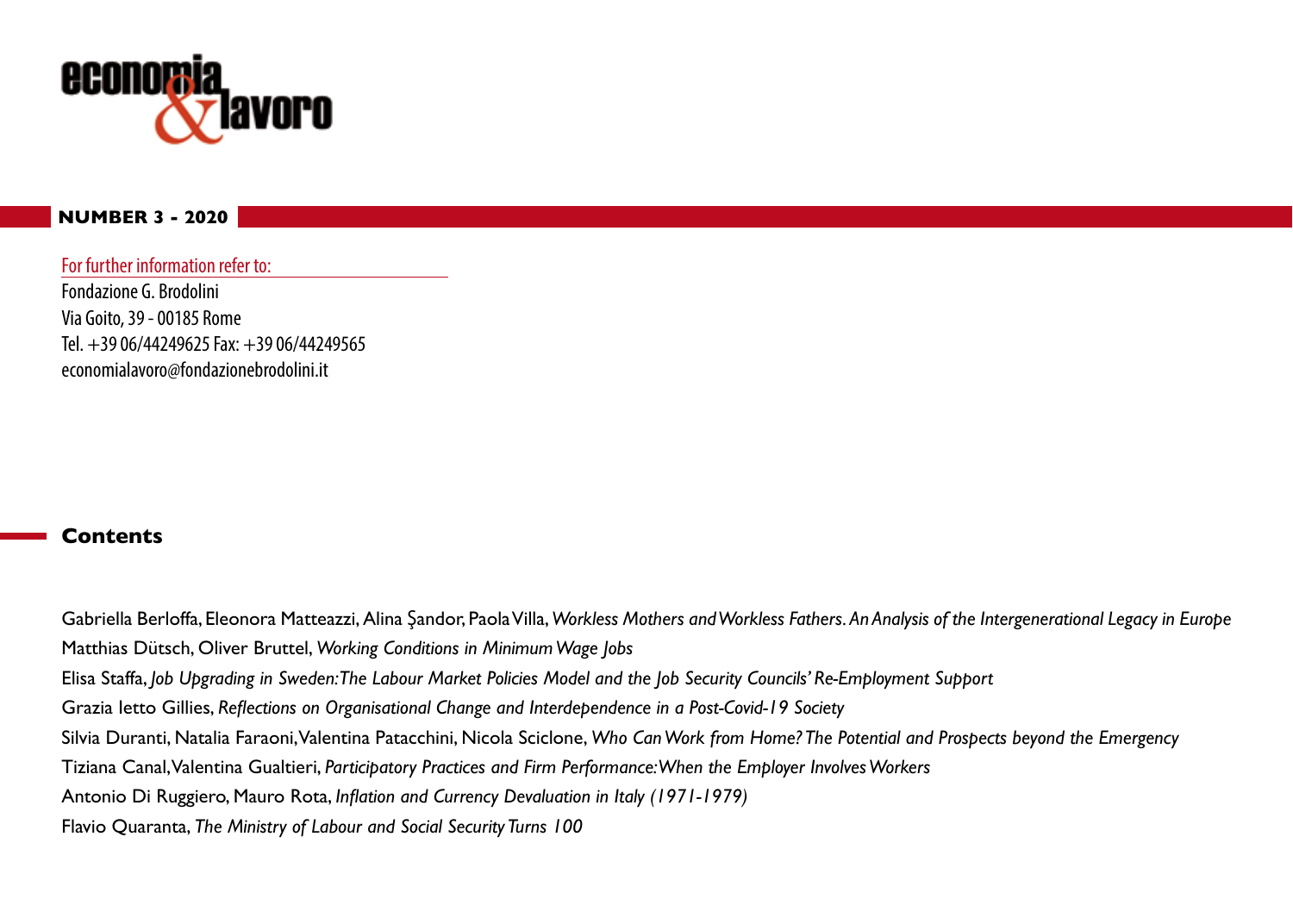# BOOK REVIEWS

A. Ciarini (a cura di), *Politiche di welfare e investimenti sociali* (by Gregorio Buzzelli)

G. Benvenuto, *Frammenti d'Italia. In un virus il destino di un Paese* (by Leonello Tronti)

# NOTES ON PUBLICATIONS

by the Editorial Staff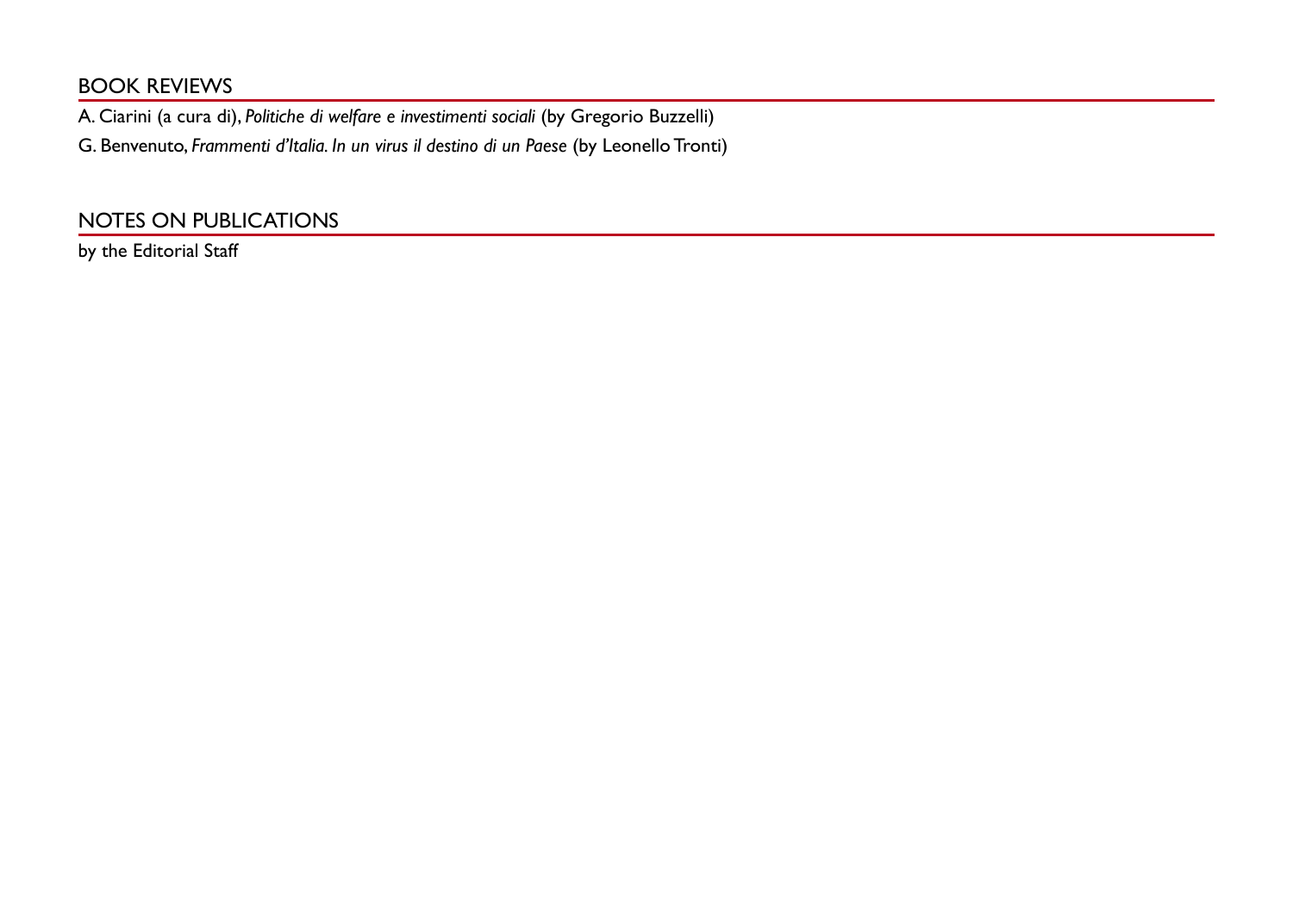#### **Abstracts**

## WORKLESS MOTHERS AND WORKLESS FATHERS. AN ANALYSIS OF THE INTERGENERATIONAL LEGACY IN EUROPE

Gabriella Berloffa, Eleonora Matteazzi, Alina Şandor, Paola Villa

This paper examines how the intergenerational transmission of worklessness varies according to the gender of parents, and the gender of their children, across different groups of European countries. In particular, it aims at disentangling the relative role of mothers and fathers in influencing the risk of not being successfully employed for their sons and daughters (in the early stage of their working life), and at assessing the extent to which these effects are mediated by education and other individual characteristics. To this end, we use a sample of men and women aged 25-34 from the EU-SILC cross-sectional data (2011), and information about the working condition of their parents when young adults were aged about 14. We show that fathers and mothers play different roles in different country groups. Fathers' effect is generally mediated by education and other individual characteristics (with only few exceptions), whereas mothers play a role also after controlling for individual characteristics, particularly for their daughters. Our results call for new policy initiatives to improve labour market efficiency and to reduce the inequalities linked to paternal (and maternal) employment in Mediterranean (and CEE) countries.

*Keywords*: intergenerational legacy, worklessness, young adults, gender, European countries.

## WORKING CONDITIONS IN MINIMUM WAGE JOBS

Matthias Dütsch, Oliver Bruttel

There is abundant research on the effects of minimum wages and on the characteristics of minimum wage workers, but there is a lack of evidence on the working conditions in minimum wage jobs. However, this is a highly relevant issue because health research indicates that poor working conditions can lead to severe health problems. Based on the BIBB/BAuA Employment Survey 2018, a nationwide representative study of the German workforce comprising approximately 20,000 individuals, we provide insights into the physical working conditions of workers in minimum wage jobs, and characterise their work situation. Using propensity score matching, we compare workers in minimum wage jobs with workers in higher-paid jobs, controlling for factors such as sociodemographic, industry, and company-level characteristics. Our results show that workers in minimum wage jobs face detrimental working conditions. They must cope with unfavourable physical and environmental working conditions, often have little say in how their work is organised, and are less socially embedded in their workplaces than workers in higher-paid jobs.

*Keywords*: minimum wage work, low pay, working conditions, propensity score matching.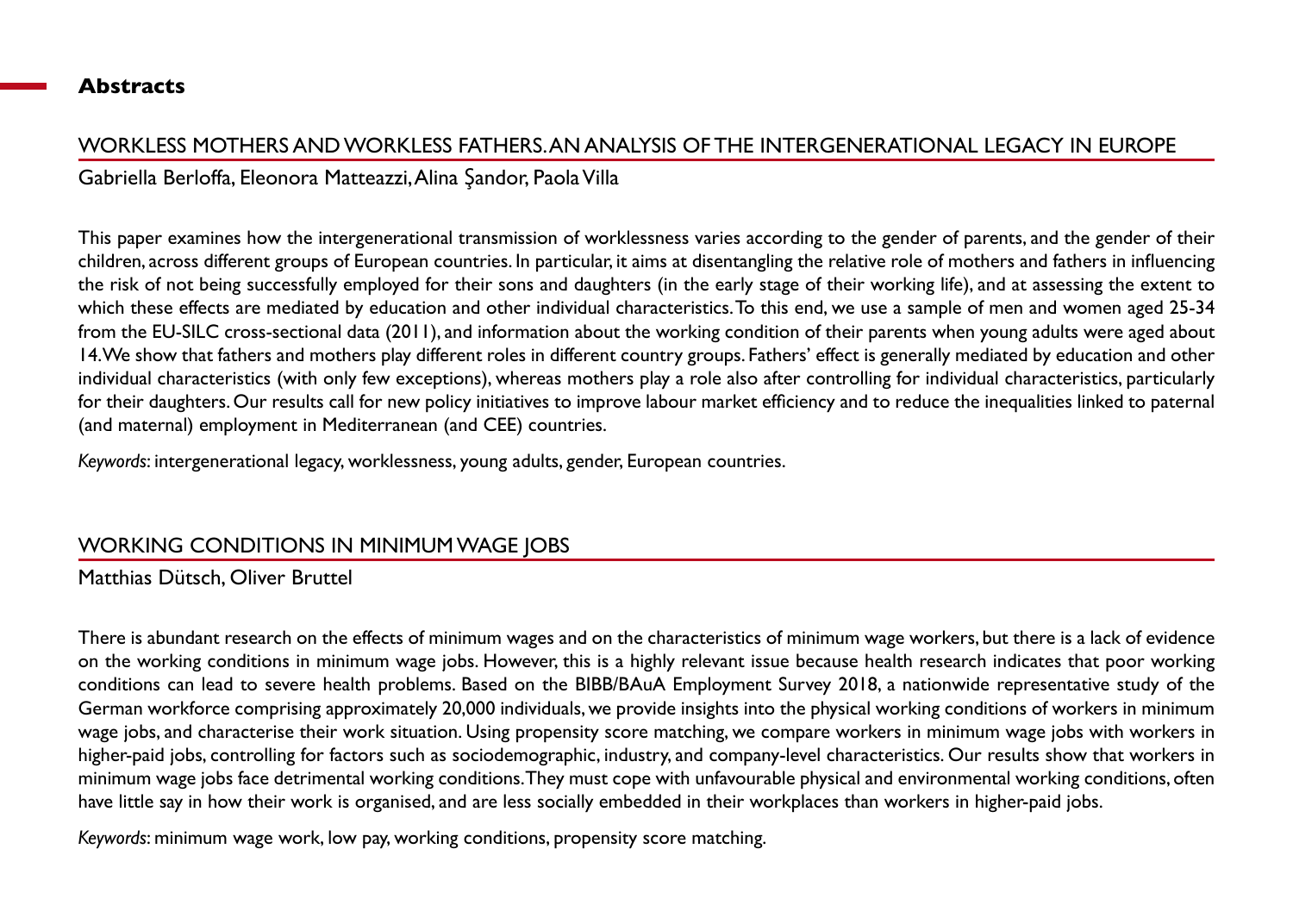# JOB UPGRADING IN SWEDEN: THE LABOUR MARKET POLICIES MODEL AND THE JOB SECURITY COUNCILS' RE-EMPLOYMENT SUPPORT

## Elisa Staffa

Many labour economists claim that the developed countries' employment structures have been polarising, during the last years, due to several change forces, like technological change and globalisation. In this paper, the attention is focused on Sweden: it seems to have experienced not a process of polarisation but upgrading in the employment structure. This could be due to several elements of the institutional context, such as the labour market policies model. Through it, the Swedish economy welcomes change, and guarantees labour flexibility. Job Security Councils (JSCs) are institutions born from the social partners, and support laid-off workers in the re-employment process. We analysed individual-level data on assistance provided in a re-employment process to a sample of blue-collar workers that belong to the JSC Trygghetsfonden (TSL)*.* All the workers received coaching support, some of them also joined training courses ("treatment"). Using IPWRA models, a differential treatment-effect analysis is carried out to empirically investigate whether the action of the labour market institution could contribute, albeit limitedly, to the upgrading trend of the employment structure. The results in terms of re-employment probability and re-employment quality (upgrading in terms of wage and job qualification) are very good, nevertheless they cannot be attributed to the "treatment" training, because it is not significant for the outcomes.

*Keywords*: job polarisation and upgrading, Swedish labour market institutions, active labour market policies, re-employment support, Job Security Councils, differential treatment-effect analysis.

## REFLECTIONS ON ORGANISATIONAL CHANGE AND INTERDEPENDENCE IN A POST-COVID-19 SOCIETY

## Grazia Ietto Gillies

Taking the lead from the publication of the 2020 UNCTAD Trade and Development Report, the paper reflects on two issues arising from it: *a*) the need to invest in organisational change alongside investment in physical and digital infrastructure; and *b*) the increased interconnections and interdependence between countries since WWII. The current interconnections are due to economic exchanges as well as to environmental problems caused by climate change and health problems arising from the ongoing Covid-19 pandemic. The paper highlights the multiplying effects of interaction between these three areas of interdependencies: economic, environmental, and health. Section 4 discusses the key role of transnational corporations (TNCs) in the interconnections and interdependence of countries. It considers their role in integration between countries, as well as their fragmentation role towards labour, suppliers, and governments. Section 5 discusses multilateralism and, specifically, the need for a new type of multilateralism to take on board the new reality of the XXI century; a reality that encompasses the transnational corporations, among which the digital TNCs have a key role.

*Keywords*: organisational change, countries interdependence, international trade, FDI, transnational corporations, digital transnationals, multilateralism, environment, Covid-19 pandemic and economics.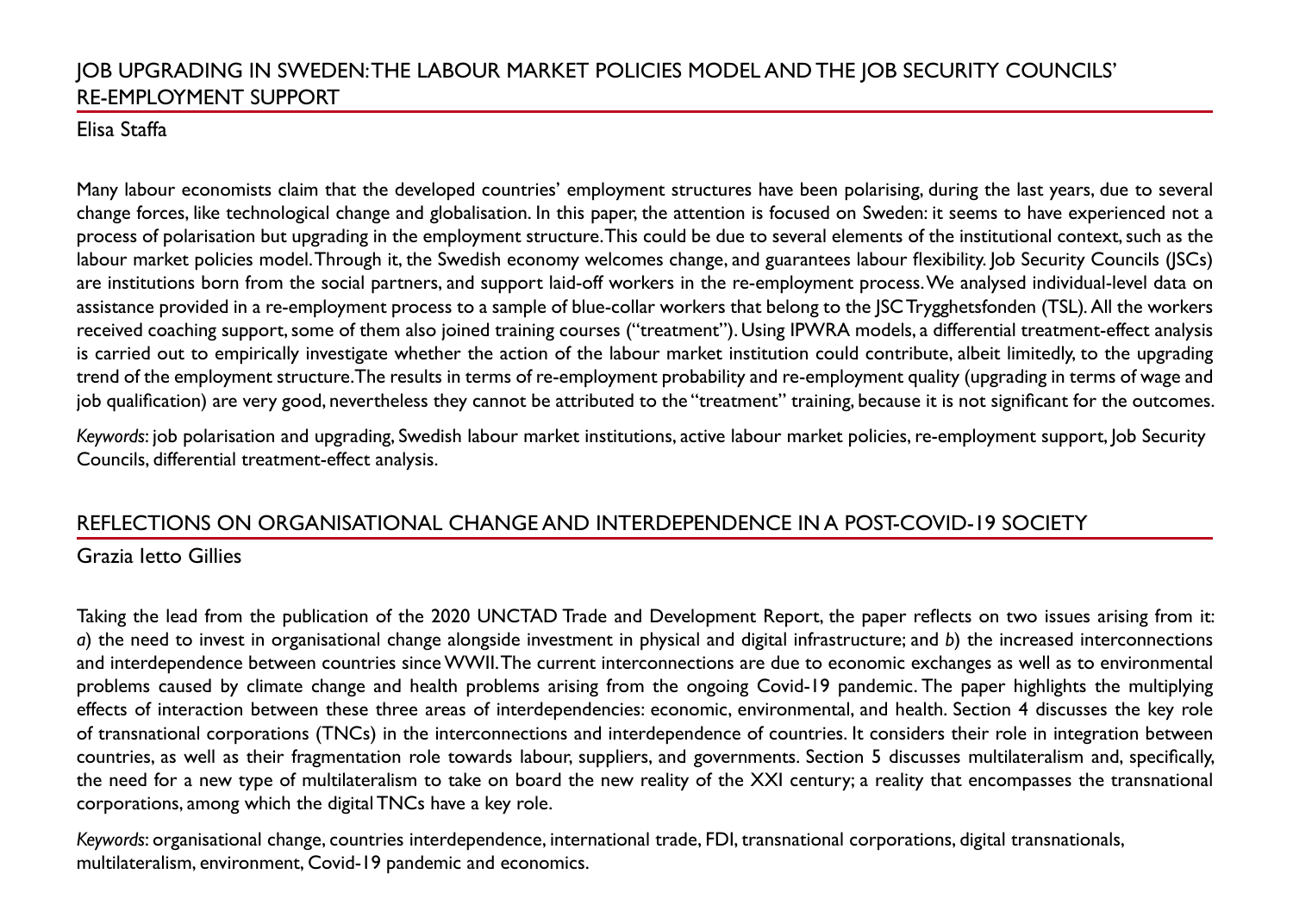# WHO CAN WORK FROM HOME? THE POTENTIAL AND PROSPECTS BEYOND THE EMERGENCY

#### Silvia Duranti, Natalia Faraoni, Valentina Patacchini, Nicola Sciclone

Thousands of people are being forced to work from home during the lockdown following the outbreak of the coronavirus emergency. An important element to assess the effects of the pandemic on employment is how many individuals can work from home. This paper proposes a methodology to identify the share of jobs that can be performed in a smart working mode in Italy, using data from the Sample Survey on Occupations (ICP), carried out by the National Institute for Public Policy Analysis (INAPP). We find that the share of individuals who can work from home is 32.6% in Italy, with some territorial heterogeneity due to economic specialisations, which penalises workers in the southern areas of the country. We also document considerable variation in the potential to work from home across industries and workers' socioeconomic characteristics; women and native and mature workers, as well as workers in advanced services, are more likely to be employed in teleworking occupations. This paper also identifies workers in essential and non-essential industries that could work from home during the lockdown, limiting the risk of contracting Covid-19 while continuing to earn a salary.

*Keywords*: smart working, remote work, occupations, factor analysis, cluster analysis.

## PARTICIPATORY PRACTICES AND FIRM PERFORMANCE: WHEN THE EMPLOYER INVOLVES WORKERS

Tiziana Canal, Valentina Gualtieri

By using the IV Survey on Quality of Work in Italy by the National Institute for Public Policy Analysis (INAPP), the paper empirically explores the link between, on the one hand, the adoption of specific practices of development and involvement of workers, and, on the other, some performance indicators of companies, including the propensity to innovation. The results obtained – supported by the literature that considers the direct participation of workers as an element of the increase in the quality of work – suggest investing in policy interventions aimed at encouraging the adoption of participatory models in companies. The adoption of models that involve workers could improve both the well-being of individuals in the workplace, and firm performance.

*Keywords*: quality of work, performance, work organisation, direct participation.